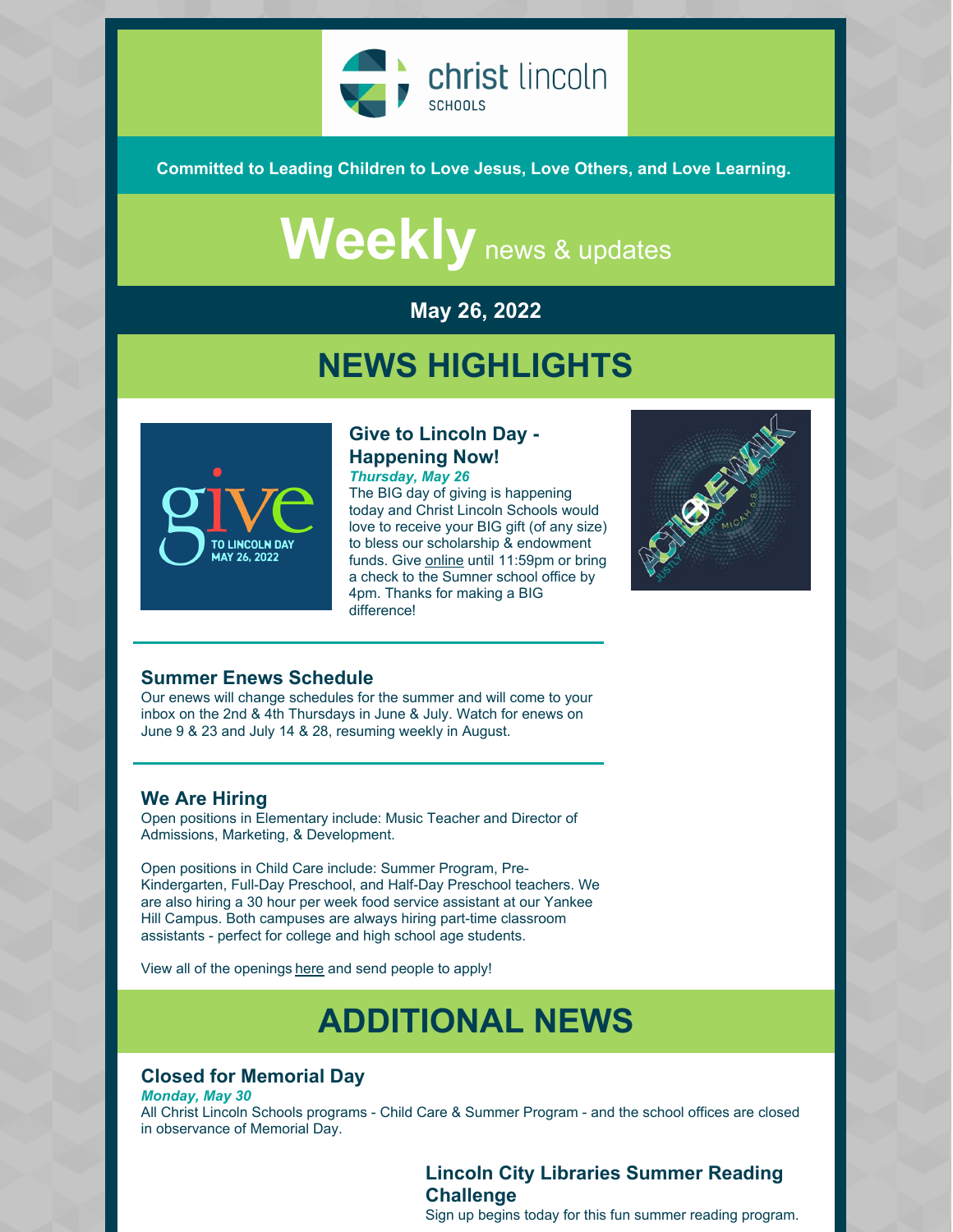

Enjoy prizes and events all summer long! Check out this [video](https://youtu.be/YipzeXZYRRY) and their [website](https://lincolnlibraries.org/summer-reading-challenge/) for more information and to register.

### **ELEMENTARY NEWS**

**Elementary Upcoming Dates:**

May 30 - School Office Closed - Memorial Day June 3/4 - Dennis Uniform Sale

#### **FACTS Tuition Payment Enrollment**

Watch you inbox in the coming days for an email from FACTS about tuition payment plans and the fee for the plan you chose. An email from the office arrived today with further explanation.

#### **School Uniform Updates**

Dennis [Uniform](https://www.dennisuniform.com/collections/pln/grade-K,gender-Girls) has now added navy blue bottoms & jumpers (some images not yet available). You will also be allowed to purchase navy bottoms at others stores, just as we have done with the khaki in the past. We have created this handy new [uniform](https://files.constantcontact.com/bce746ff501/49886ce4-a09d-4576-95b9-084e206d3c29.pdf) guide for your use as well.

#### **Dennis Uniform Sale**

*June 3 & 4*

This two day sale event includes 15% off of your in-store *Q[maha](https://www.dennisuniform.com/pages/omaha)*) or [online](https://www.dennisuniform.com/collections/pln/grade-K,gender-Girls) purchases, plus free shipping on orders of \$25 or more. Enter discount code LINCOLN25FS at checkout.

## **CHILD CARE NEWS**

#### **Child Care Upcoming Dates:**

May 23 & 24 - No SA Care for CLS students May 25 - Summer Program begins at Sumner May 26 & 27 - No SA Care at Yankee Hill May 30 - CLOSED Memorial Day May 31 - Summer Program Begins at Yankee Hill

June 10 - Father's Day Open House

#### **Yankee Hill Campus School Age Parents**

*Thursday-Friday, May 26-27 - No Care for School Age children*

*Tuesday, May 31 - Summer Program begins* Lincoln Public Schools' last day is May 25. Normal before/after care will take place. There will be no care for School Age children on May 26 or 27 as staff will be preparing for the Summer Program.

#### **Father's Day**

*Friday, June 10th* Look for an invitation next week for the dads and/or the special men in your child's life to spend a little time in their classroom. Open House will be Friday, June 10; specific times will be on the invitation.

#### **Vacation Bible School**

*Monday-Friday, June 13-17, 9 am - 12 pm / Sumner Campus Monday-Friday, June 20-24, 9 am - 12 pm / Yankee Hill Campus*

VBS is coming! We have registrations submitted for those children who are eligible to attend (Penguins, Giraffes, Otters, Llamas, School Age) and are enrolled in care that week at their respective campus. Parent portion of the fee (\$10) will be added to Smartcare accounts.

#### **Summer Vacation Sign-Up**

Vacation sign-up sheets are posted outside each room. Please let us know if your child(ren) will be absent. It helps us to plan adequately for staff. Thank you.

#### **Security Fobs**

School age families are asked to return security fobs to the office unless care continues into summer. Children in summer care will receive fobs for Yankee Hill campus or the main building at Sumner campus, as applicable.